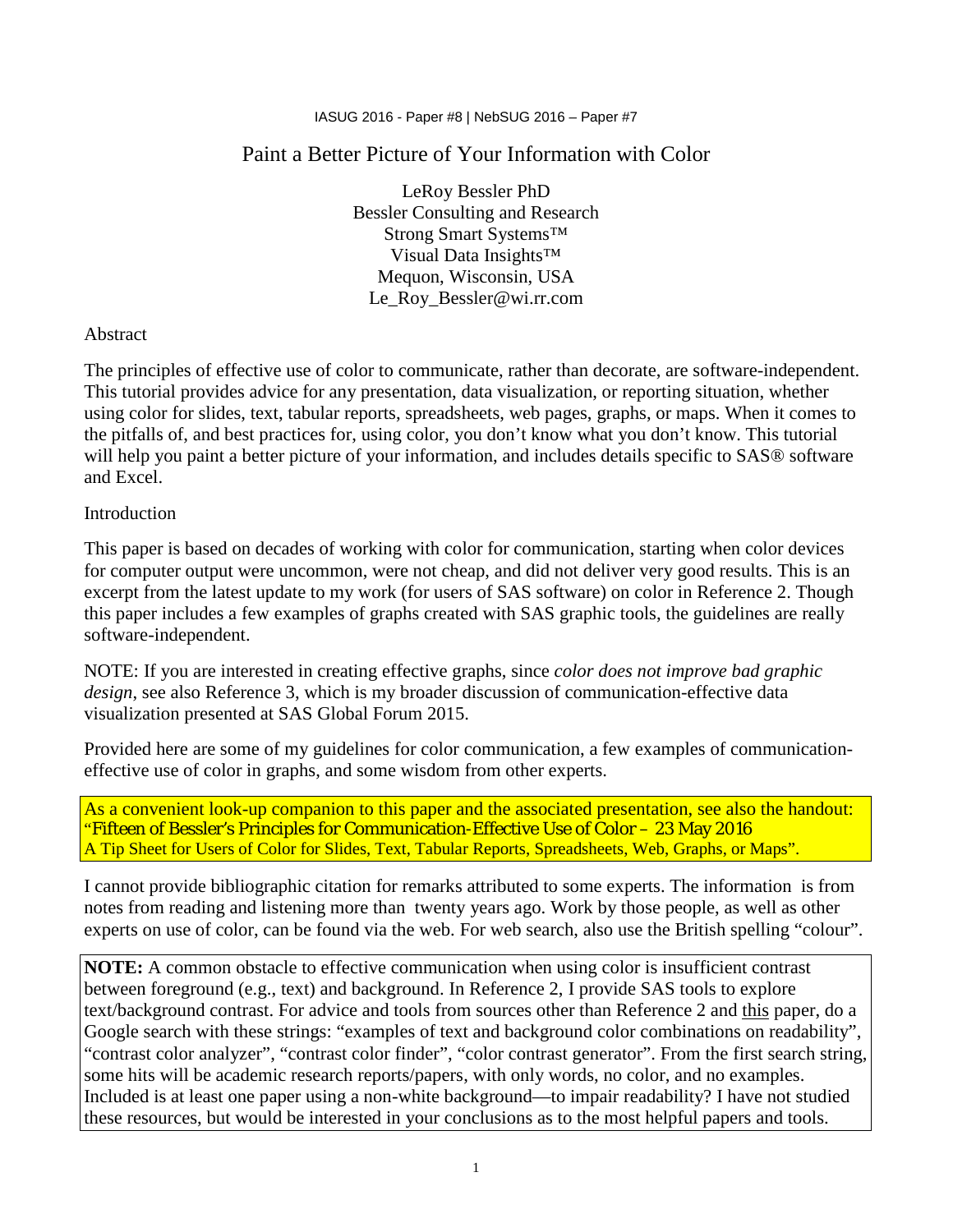### Eight Guidelines for Color Communication

1. For Those Who Can't See a Color Difference, There Is None. Use Red & Blue for reliable "Traffic Lighting". Eyes can reliably distinguish only five shades of any single hue.

- 2. Use Color To Communicate, Not To Decorate.
- 3. Use of Color Can Confuse, Rather Than Communicate. Use color consistently.
- 4. Maximize Color Contrast between Text and Background.
- 5. Make Colored Text and Lines Thicker,

Colored Plot Symbols and Colored Legend Elements Bigger.

- 6. A Light Color Might Be the Right Color.
- 7. UnColor Might Be the Right Color.
- 8. Color Differs on Different Media.

Let me discuss in detail each of these, before moving on to other color communication information.

These eight guidelines are a subset of the fifteen tips in my "Principia Color" mentioned above.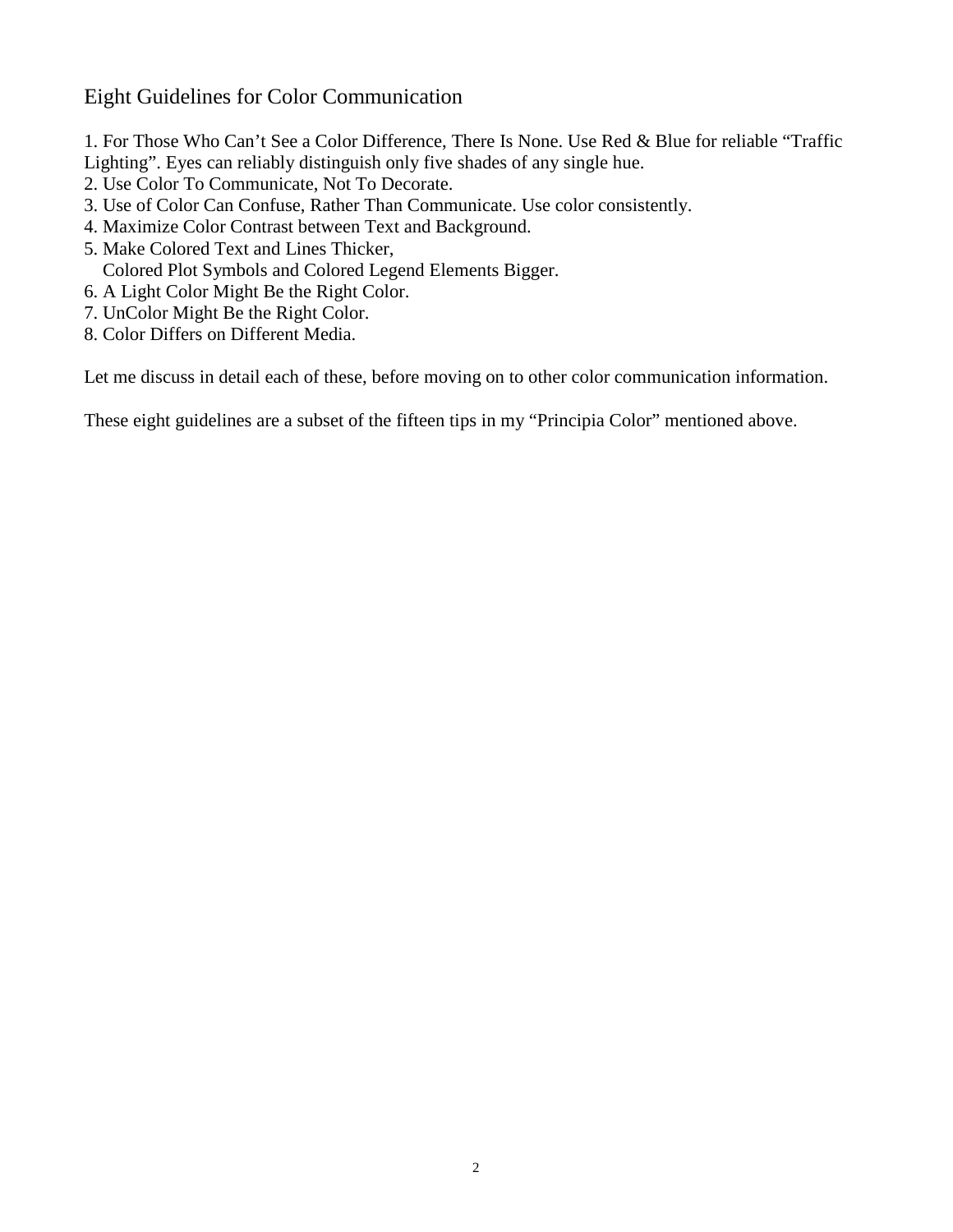#### 1. For Those Who Can't See a Color Difference, There Is None

The commonest color blindness cannot distinguish between red and green.

Despite this fact, first reported to SAS users in Reference 1, there are many and continuing wellintended, but misguided, examples of papers and web postings explaining how to do "traffic lighting".



Prof. Jay Neitz of the Eye Institute of the Medical College of Wisconsin reported that 8 to 10 percent of American males have some form of color blindness, but, due to genetic differences, only about one-half percent of American females. I first learned this in a report in a local Milwaukee newspaper back in 1995. I cannot provide the bibliographic citation for this information. This fact has been repeatedly mentioned elsewhere since. I am confident that you can verify it via a web search, and maybe the incidence reported now will be somewhat different. I myself have had a manager and a client who suffer from this regrettably underappreciated problem.

Figure 1 in Appendix A uses "Irish Flag Lighting", but with gray substituted for white.

A sample program to color code a table with an alternative to traffic lighting is provided later.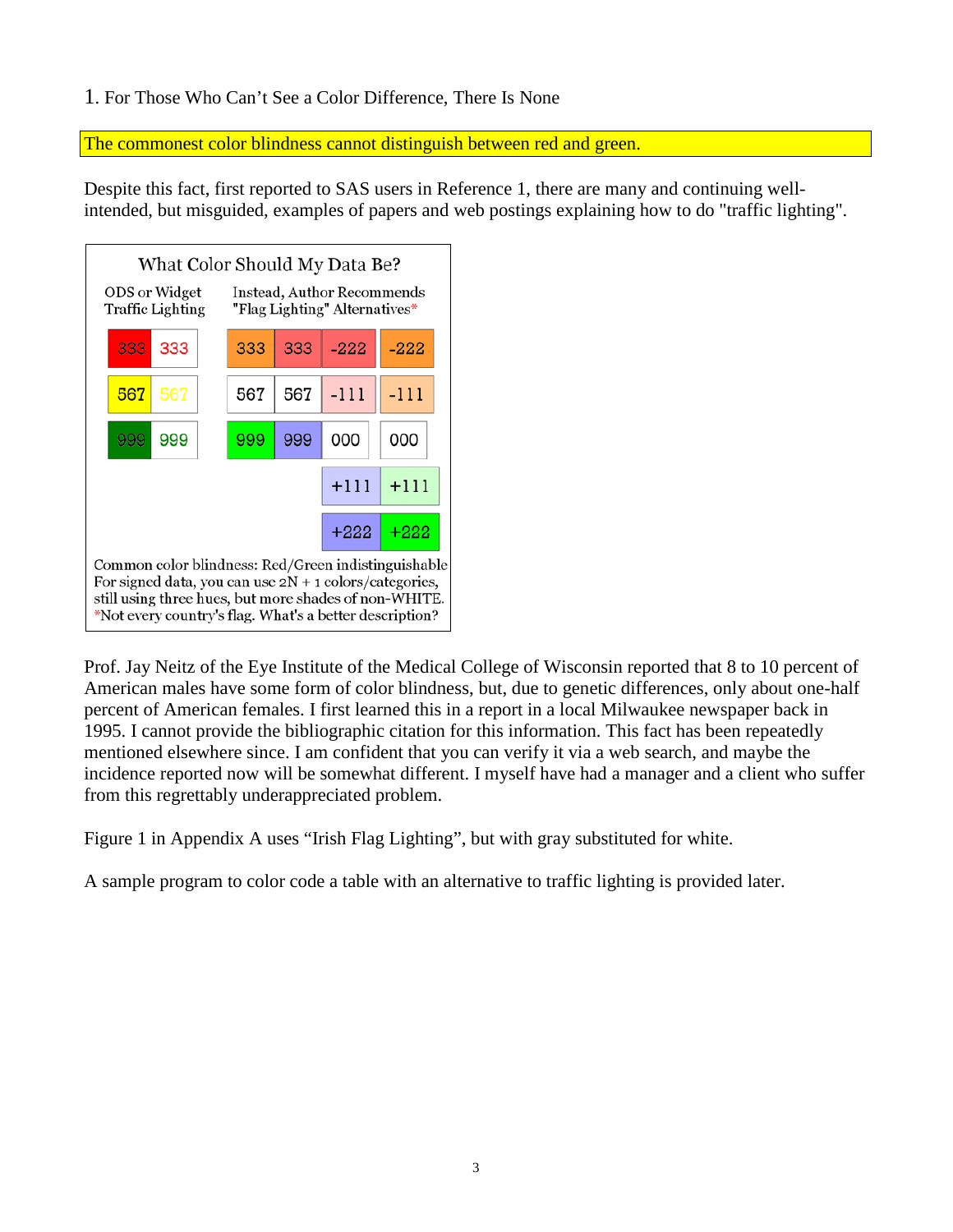## 2. Use Color To Communicate, Not To Decorate

There are two necessary uses of color to communicate:

- a legend of color squares used to match area fills of pie slices, bars, or geographic unit areas
- a legend of colored line segments, colored markers, or a combination of the two used to match plot lines/points

**NOTE:** If using colored markers for a plot, use solid-filled markers so that the color is more massive i.e., visible. In ODS Graphics, all such markers have a symbol name that ends with the suffix "Filled", as in CircleFilled, SquareFilled, etc.

There is an optional use of color to communicate:

• Color-coding of data entries in a table, BUT NOT TRAFFIC LIGHTING (as noted in Guideline 1)

The color coding can be applied to the foreground text, i.e., the data entry characters themselves (digits and/or alphabetic characters), or instead to the table cell background. Since the color of text is sometimes hard to discern (if insufficiently large and/or not thickly drawn enough), it is better to colorcode the background, but background and text must always be high contrast—see Guideline 4.

**NOTE:** Color gradient backgrounds for a graph or web page are always anti-readable, and unnecessary.

#### When and How To Use Color

- 1. If your visual communication has no need to distinguish response levels or categories, use Black and White, or some other color pair for foreground and background. Black and White are highest contrast. If not using White, try Yellow. If you don't like Yellow, try Cream.
- 2. If you have a few levels or categories, gray shades may suffice.
- 3. If you have many levels or categories, color is necessary.

**NOTE:** In Case 3 above, be careful when trying to limit your palette to a range of shades (lightness/darkness) levels of a single hue. When trying to color code the values of a continuous variable, this seems like a natural and appropriate solution. Unfortunately, *it is impossible to reliably distinguish more than five shades of a single hue*, and any legend with color samples for too numerous values or ranges is actually useless—the graph or map looks very nice, but it is impossible to reliably interpret with precision. Of course, you may be able to expand your palette with Black and/or White, depending on the application and the background color.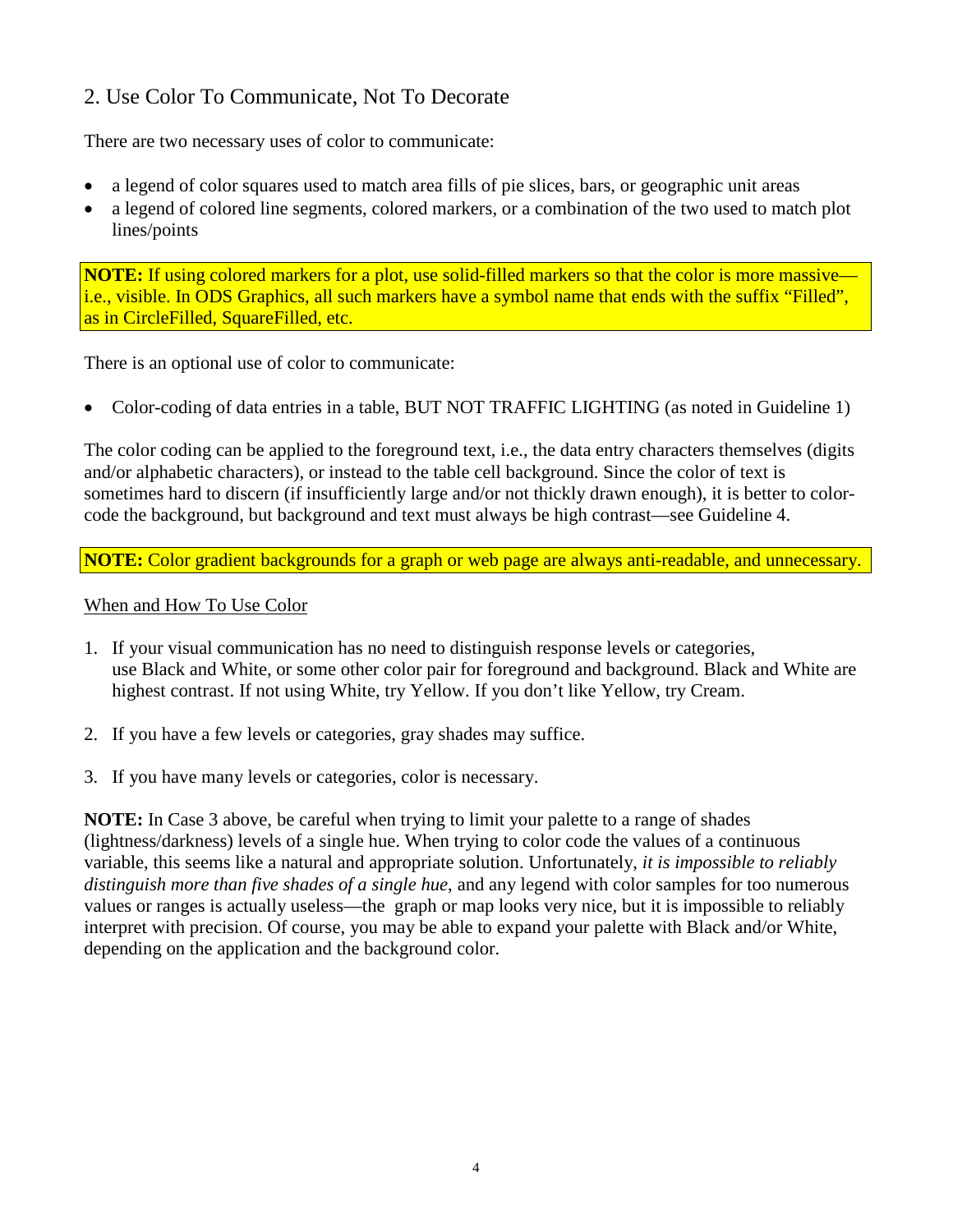## 3. Use of Color Can Confuse, Rather Than Communicate

Viewers attribute significance to your use of color, even when none is intended, proving the wisdom of Guideline 2. Be careful what you do whenever you use color. Using color without a design objective can disorient, confuse, or even mislead the viewer. Failed communication is always the fault of the transmitter, not the receiver.

The content of the example below is different from a magazine illustration that I saw, but its misuse of color is exactly parallel. There is NO relationship between BrandF and BrandA, and none between BrandB and BrandC. So, what does this use of color mean? Absolutely nothing!

Actually, after looking at other color graphs in that magazine article, I realized what had happened. All of the illustrations were limited (why I do not know) to a palette of only four colors. However, this bar chart would have been communication-effective, rather than confusing, if rendered in just ONE color.

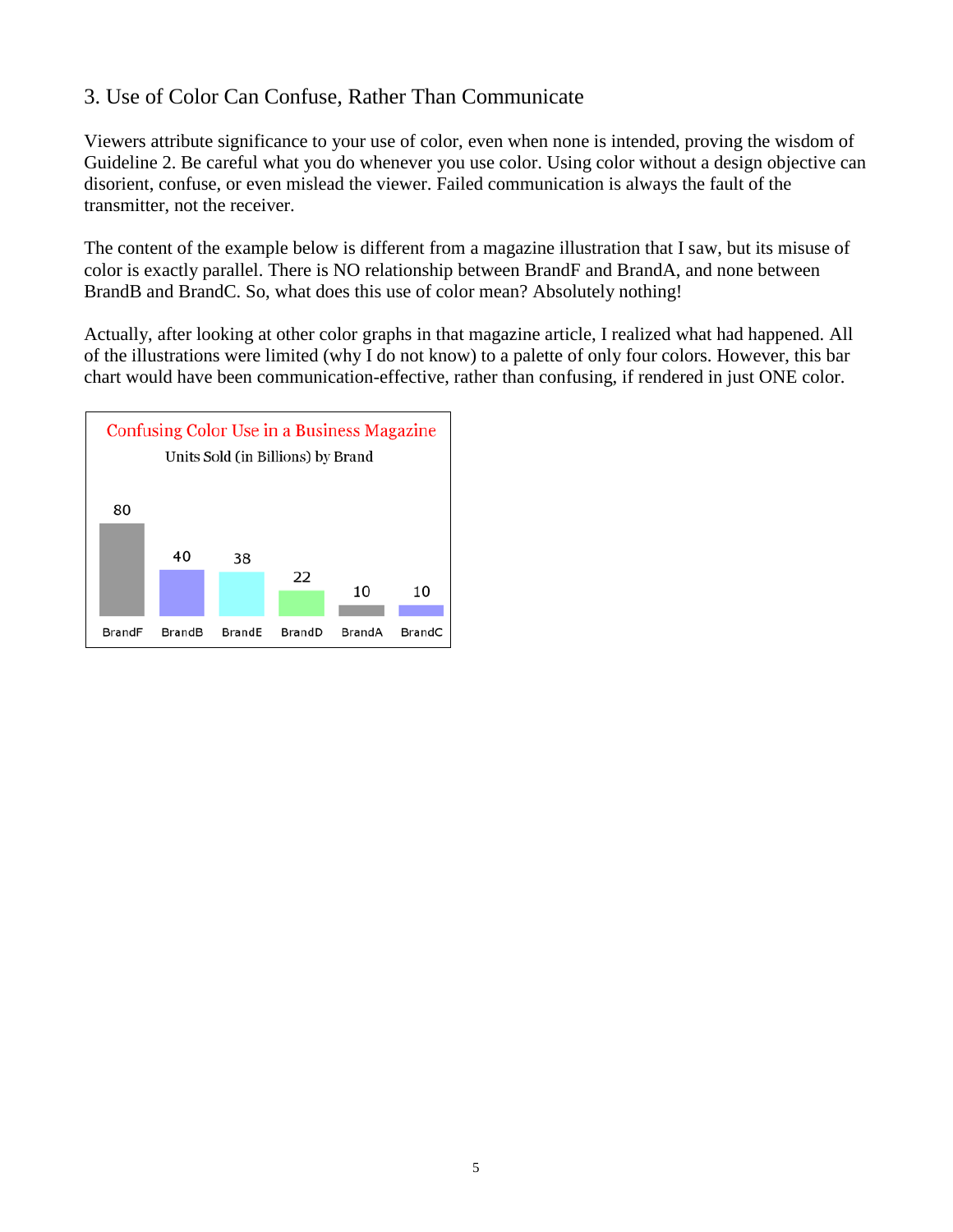## 4. Maximize Color Contrast between Text and Background

Contrast between foreground text and its background is essential to communication. ODS opened the door to "enhancing" tables with color. Besides the unfortunately popular Traffic Lighting, there are problems using Yellow with White, or Black (or other dark) text on dark or intense background colors.

It is no accident that books, newspapers, magazines, and scholarly journals are published with black text on white paper. The second most readable color combination is black and yellow.

**Tip:** A cheap, easy way to communicate with color is with black text on high-contrast color paper. If you want a way to enhance anyone's ability to quickly find your hardcopy handout, this is it.

One of the worst color combinations is yellow and white. I have seen traffic-lit tables with (extremely hard to read) yellow numbers in a white box. I have also seen black text on blue backgrounds. Yes, there are worse choices that come to mind: white on white, black on black, etc.

**NOTE:** If designing any graph or table that might be printed, remember that adequate contrast for online display, which is bright and shines at you, does not guarantee the same for hardcopy, which is not brightly backlit. That is just one example of Guideline 8.

Evaluate the contrast samples below.

gray black yellow orange red magenta green cyan blue medium blue dark blue white gray yellow orange red magenta green cyan blue medium blue dark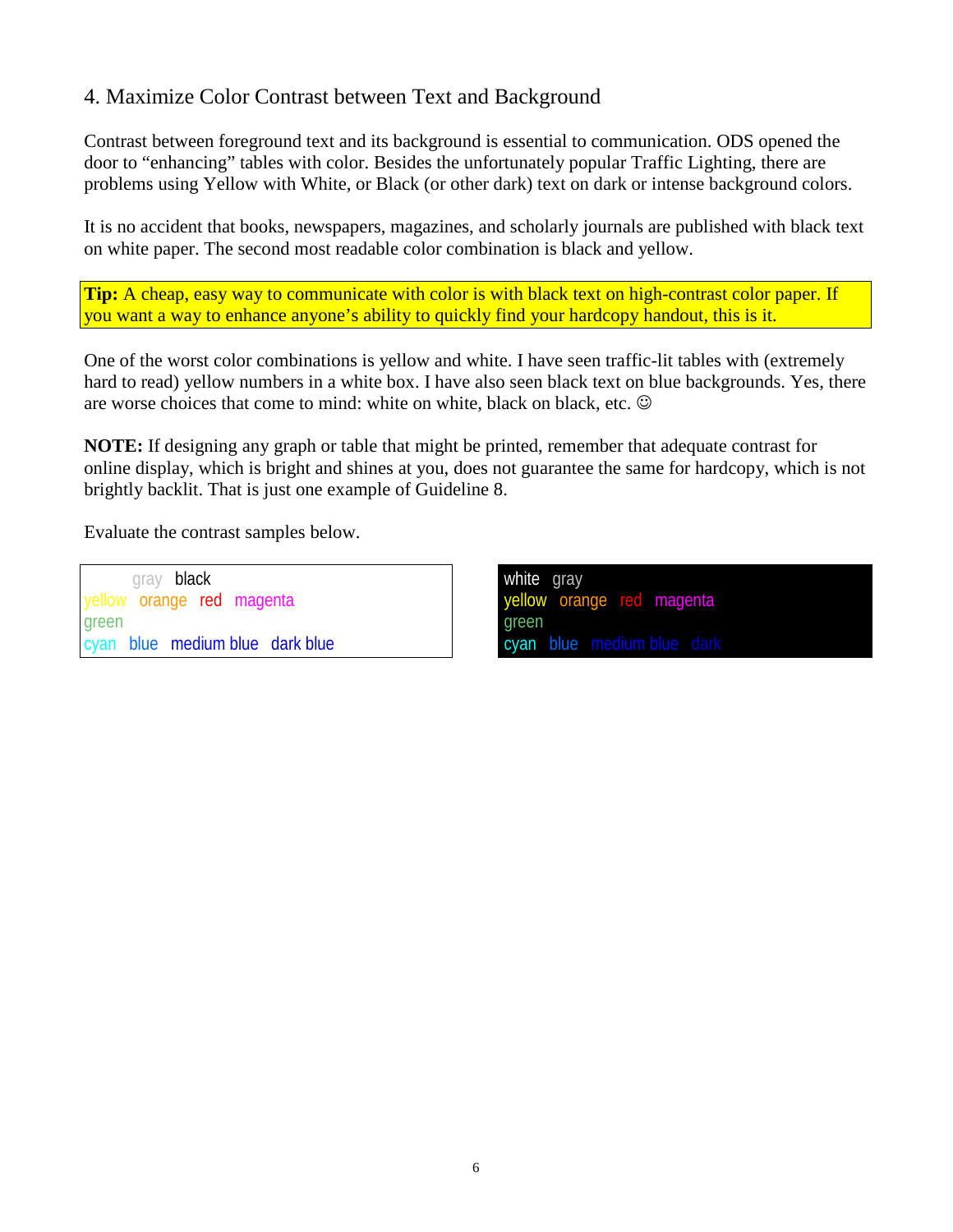### 5. Make Colored Text and Lines Thicker, Colored Plot Point Symbols and Colored Legend Elements Bigger

The color of thin text, thin lines, small plot markers, and small legend elements is difficult to distinguish.

Text thickening can be achieved with bold or with use of font faces that are inherently thicker.

Excel pie chart legends suffer from a color distinguishability problem. The size of the color samples in the legend is small, and there is no way to increase it.

**The Anti-Communicative Excel Pie Chart**. Is that slice for BrandB or BrandE? If printed, the ambiguity is more apparent. A Word document display shines at your eye. Printed copy is viewed via reflected color off the paper. Excel does not support adjustment of legend color sizes.



**Communicative-Effective Pie Chart With Legend, Made With SAS/GRAPH®**

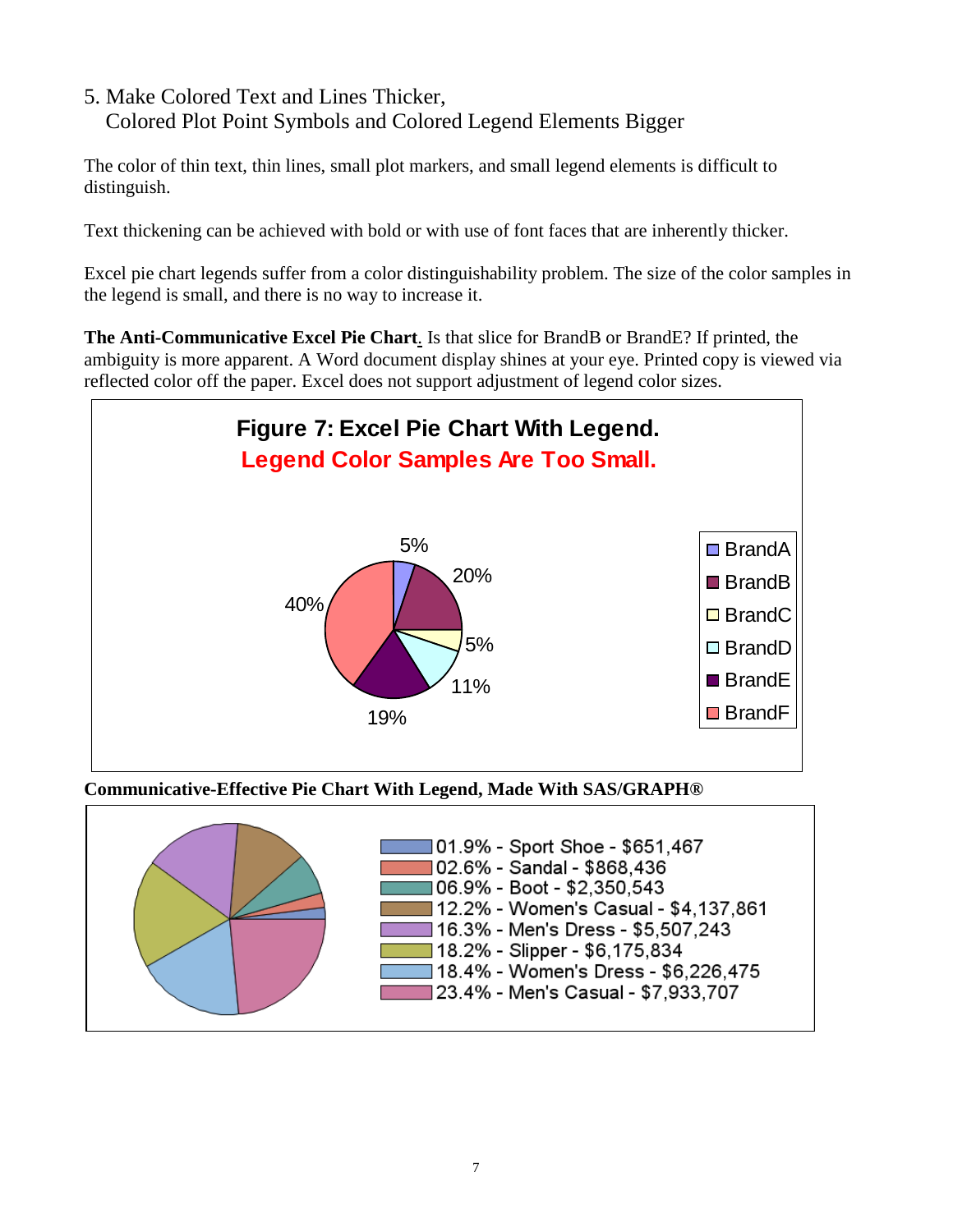## 6. A Light Color Might Be the Right Color

This pertains to bar charts with area fill, especially ones with numerous bars. Filling the bars with a fullstrength color causes the bars to dominate the image. Leaving them empty can cause visual confusion between bars and spaces. If the examples below had more bars, these visual effects would be more pronounced.

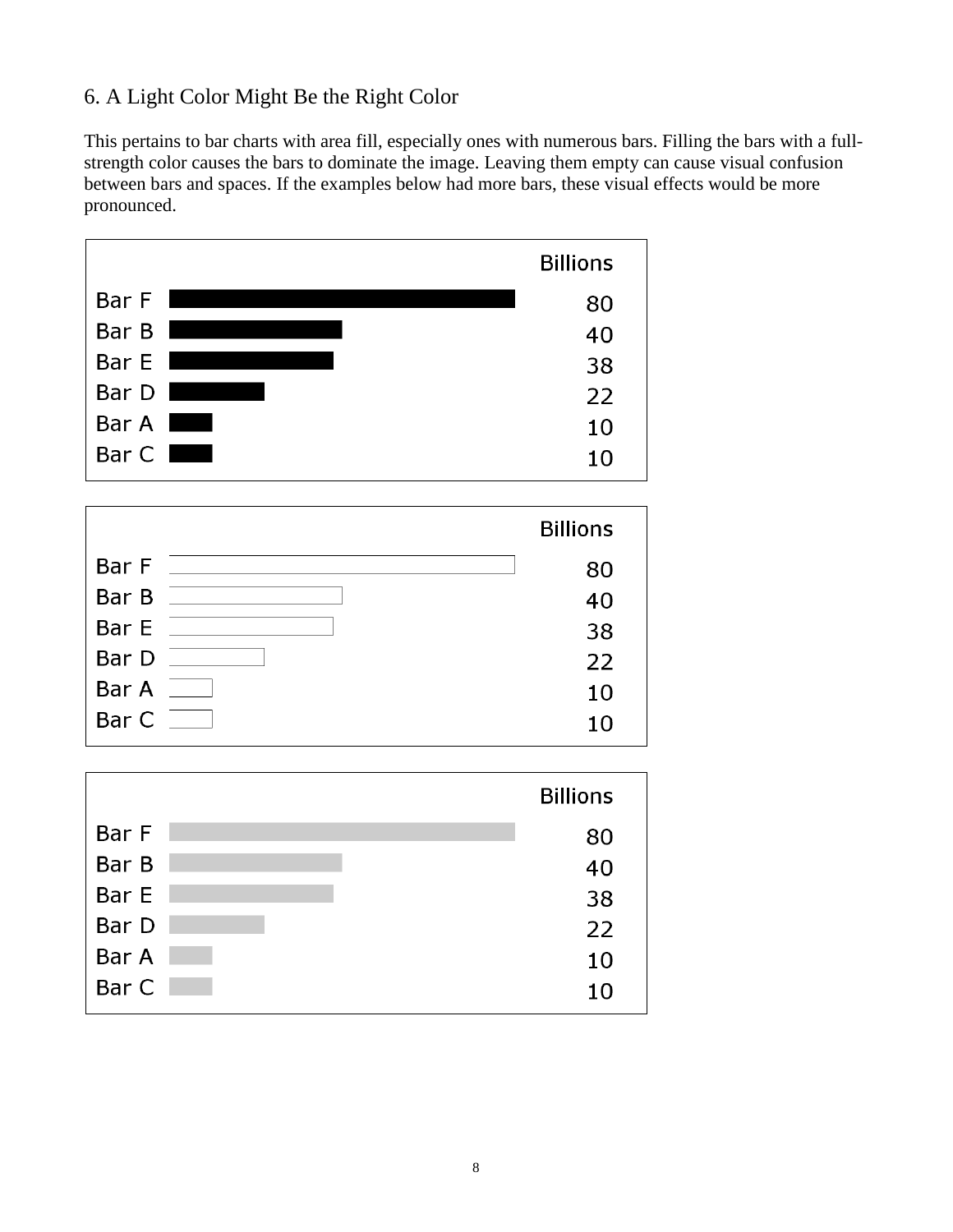# 7. UnColor Might Be the Right Color

#### When Uncolor Suffices

- If you have no response levels/categories, use black & white.
- For a few levels or categories, gray shades may suffice.

Only if you have many levels or categories is color really necessary.

#### Benefits of Boring Black-and-White

Technology to print black and shades of gray is faster, cheaper, and more reliable.

Black, white, and shades of gray are easier to use. Not only is the equipment simpler, but also their use requires no agonizing over color selection.

Finally, such output is more copyable. Regardless of the proliferation of cheap color printers at work and at home, the copiers that you find in abundance in the workplace are still almost always black-andwhite. Why does that matter? Well, good graphs, maps, and tables—if hardcopy—will get copied when people want to share them. If softcopy, users might decide to print them.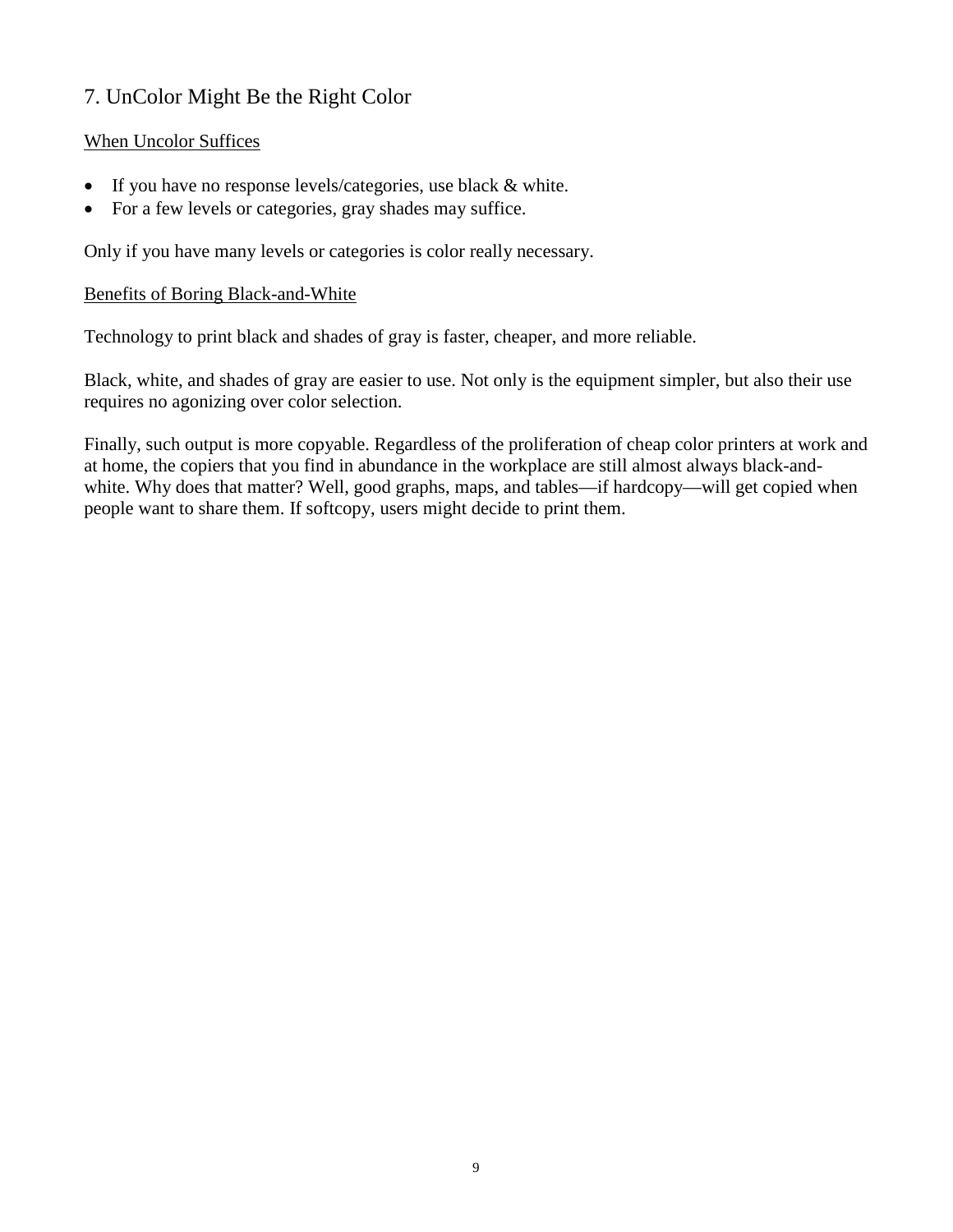## 8. Color Differs on Different Media: Do You See What I See?

My wife and I disagree on whether certain colors are green (what I see) or brown (what she sees). But there are more than mere differences in human visual perception. In addition to what can happen when using browser-unsafe colors on the web, and what are called "gamma differences" between PC, Mac, and Unix, there are other technology-related sources of variation. Here are some of them:

- LED projector color differs from color on the presenter's laptop that feeds the projector.
- Monitor color differs from printer color.
- Hardcopy color varies from printer to printer.

Among my experiences in color communication was to see an LED projector convert blue and red text from my PowerPoint slides into violet and orange. Fortunately, the presentation was not about communication-effective use of color. More disappointing was when a presentation that I was doing included my discussion above about the problem with SAS shades of pink (SAS light pink is darker than SAS pink), but was delivered using a projector that converted my shades of pink into shades of gray.

These experiences involved more than the color difference phenomena mentioned above. The projector is probably the riskiest color communication tool. Tuning a shared projector to suit one's own laptop is time-consuming, and might impair the usefulness of the projector for some other presenter.

Black, white, and gray shades do not suffer the above risks.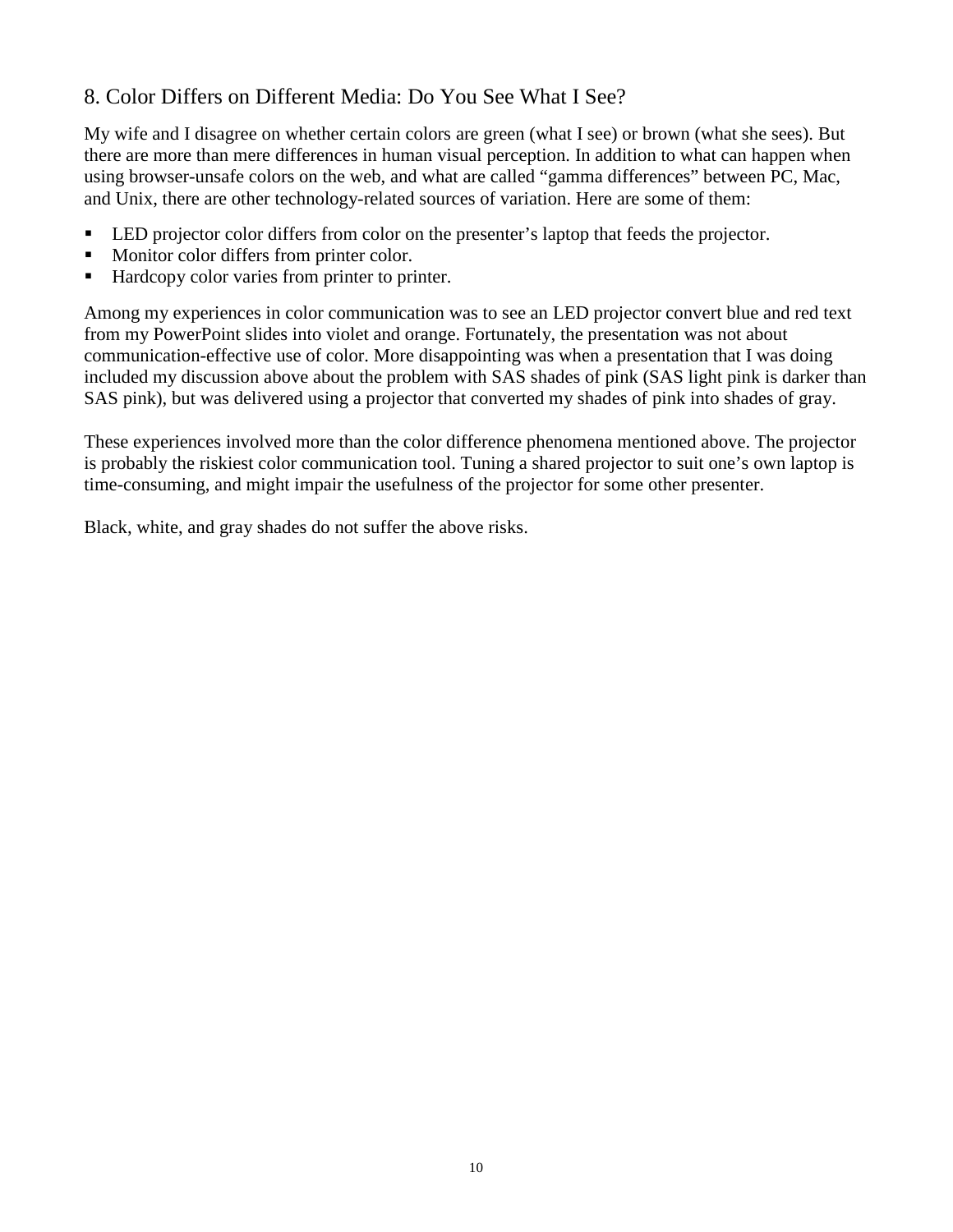# Color-Coding Your Data (NOT "Traffic-Lighting")

As previously mentioned, the regrettably popular fascination with traffic-lighting of data is noncommunicative for color-blind viewers. Here the colors used for coding are light red and light blue for female and male, respectively.

| Color-Coding - Windows Internet Explorer                                    |             |              |                  |        |        |                          | $\Box$ ok                |
|-----------------------------------------------------------------------------|-------------|--------------|------------------|--------|--------|--------------------------|--------------------------|
| C:\ColorCoding.html                                                         |             |              |                  |        |        | Live Search<br>$v$ + $x$ | $\mathbf{p}$             |
| Favorites Tools Help<br>Edit<br><b>View</b><br>Eile                         | $\times$    |              | Convert R Select |        |        |                          |                          |
| $\leftrightarrow$ Favorites<br>Color-Coding                                 |             |              |                  |        |        |                          | $\rightarrow$            |
| $\blacktriangle$<br>Color-Coding the Sex of Seven Students in SASHELP.CLASS |             |              |                  |        |        |                          |                          |
|                                                                             | <b>Name</b> | <b>Sex</b>   | Age              | Height | Weight |                          |                          |
|                                                                             | Alfred      | $\mathbf{M}$ | 14               | 69.0   | 112.5  |                          |                          |
|                                                                             | Alice       | $\mathbf F$  | 13               | 56.5   | 84.0   |                          |                          |
|                                                                             | Barbara     | $\mathbf F$  | 13               | 65.3   | 98.0   |                          |                          |
|                                                                             | Carol       | F            | 14               | 62.8   | 102.5  |                          |                          |
|                                                                             | Henry       | $\mathbf{M}$ | 14               | 63.5   | 102.5  |                          |                          |
|                                                                             | James       | $\mathbf{M}$ | 12               | 57.3   | 83.0   |                          |                          |
|                                                                             | Jane        | F            | 12               | 59.8   | 84.5   |                          |                          |
|                                                                             |             |              |                  |        |        |                          |                          |
| Done                                                                        |             |              |                  |        |        | My Computer              | $\frac{1}{2}$ - 2,100% - |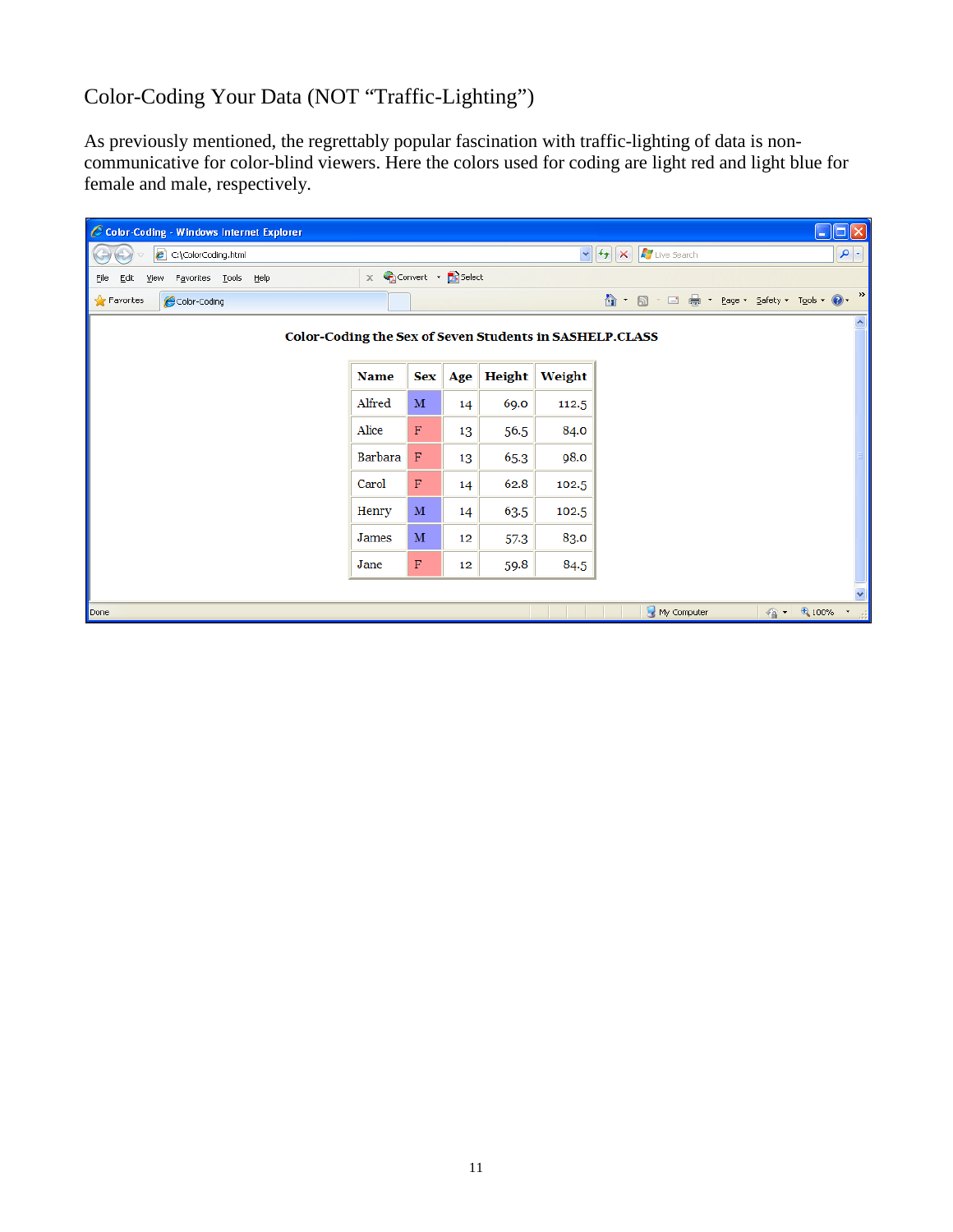#### **A Magnificent Solution for Multi-line Plots**

This SAS ODS SGPLOT VLINE multi-line overlay color chart provides an on-chart color-coded table of y values, with line descriptions as table row IDs, which eliminates any need for a legend as such. The code to create a similar result can be found in Reference 4.

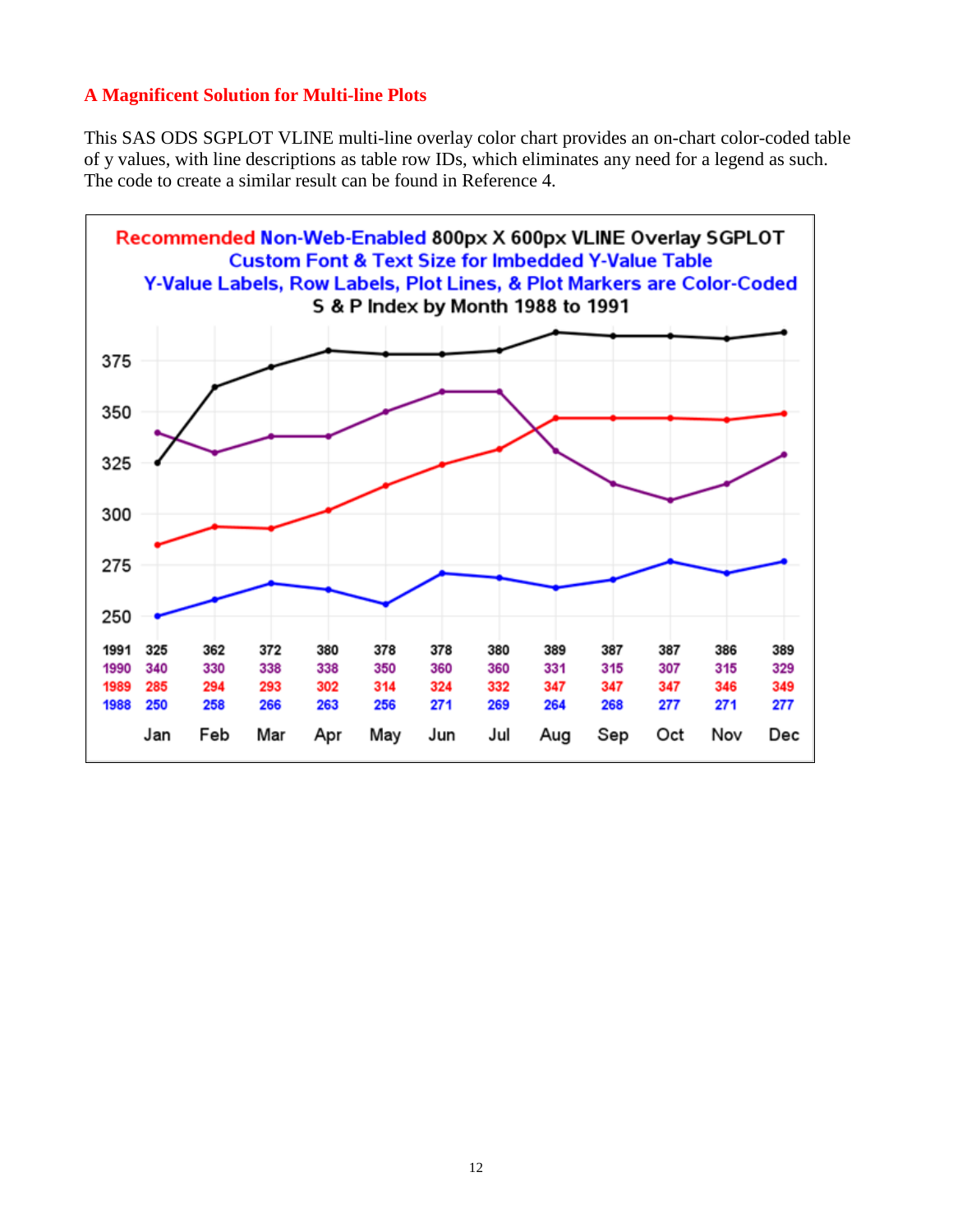# Guidance from Other Experts

#### Jan White on Color Communication

- If everybody screams, all you get is noise. The less color is used, the more effective it is.
- Color consistency provides recognition.
- Use color to sort and/or link information.
- Make large areas pale, small areas bright.
- Don't waste color on titles—for emphasis, use large or bold print instead.

#### Michael Turton on Color Communication

- Color works better with space around it.
- Color prioritizes information, whether it is meant to or not.
- Color can guide the viewer.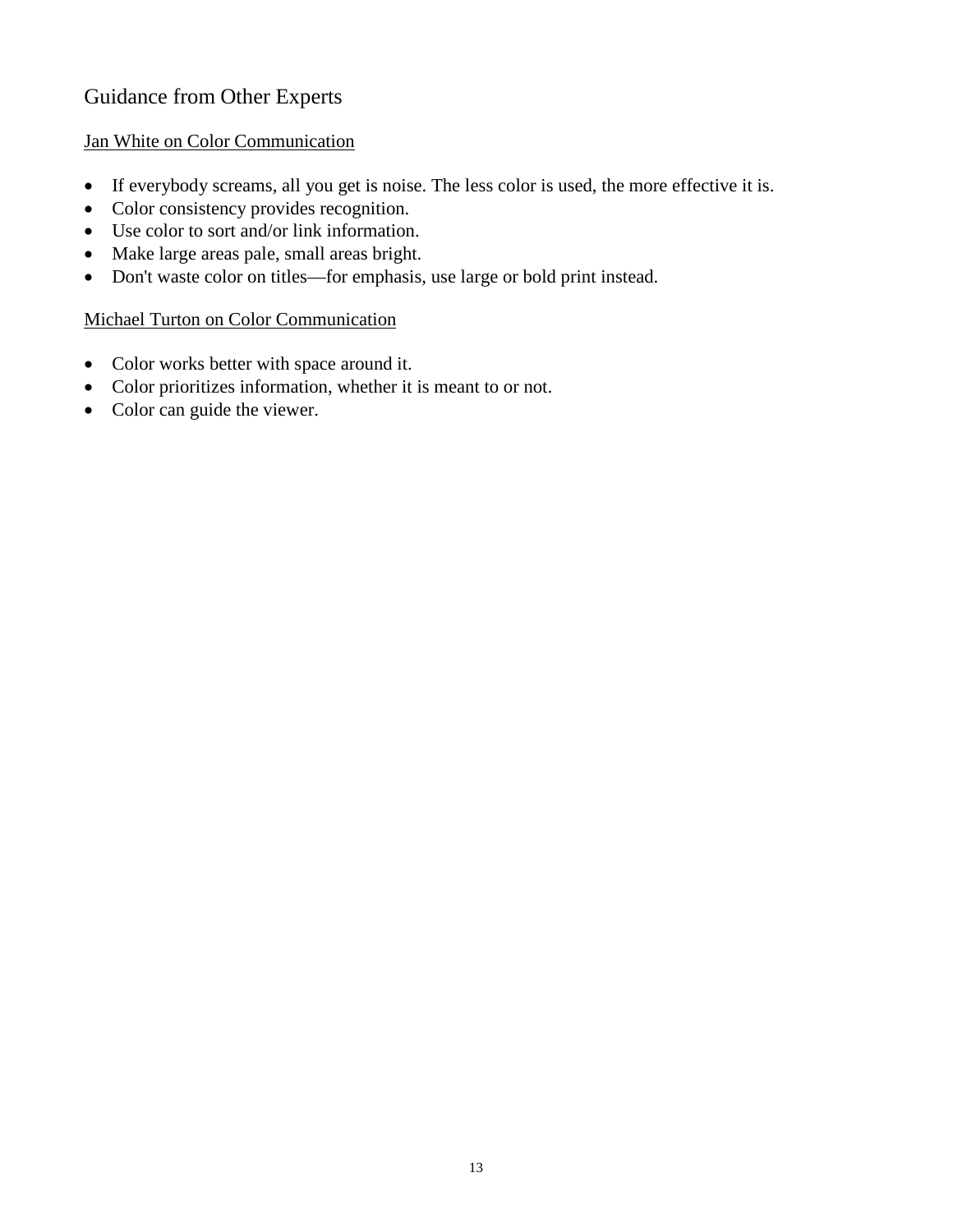### Conclusion

Color is something that we take for granted. However, without getting into details about the physiology of color perception, optical illusions due to color perception, and other arcane subtleties, this paper demonstrates that color selection and use requires care if you want to get beyond mere decoration and into effective communication.

#### References

- 1. Bessler, LeRoy (1995), "Communicate Effectively in Color with SAS/GRAPH Software", *Proceedings of the Twentieth Annual SAS Users Group Conference*, Cary, NC, USA: SAS Institute Inc., 1995. This was the first SAS paper on communication-effective use of color. It was published only in hardcopy and at a time when the proceedings were only printed in black-and-white. It overstates the frequency of color blindness. Find it on the web at http://www.sascommunity.org/sugi/SUGI95/Sugi-95-171%20Bessler.pdf .
- 2. Bessler, LeRoy (2004), "Communication-Effective Use of Color for Web Pages, Graphs, Tables, Maps, Text, and Print", *Proceedings of the Twenty-Ninth Annual SAS Users Group Conference*, Cary, NC, USA: SAS Institute Inc., 2004. Find it on the web at http://www2.sas.com/proceedings/sugi29/176-29.pdf .
- 3. Bessler, LeRoy (2015), "Twelve Ways to Better Graphs", *Proceedings of the 2015 SAS Global Forum Conference*, Cary, NC, USA: SAS Institute Inc., 2015. Find it on the web at http://support.sas.com/resources/papers/proceedings15/3518- 2015.pdf .
- 4. Bessler, LeRoy (2014), "Communication-Effective Data Visualization: Design Principles, Widely Usable Graphic Examples, and Code for Visual Data Insights", *Proceedings of the 2014 SAS Global Forum Conference*, Cary, NC, USA: SAS Institute Inc., 2014. Find it on the web at http://support.sas.com/resources/papers/proceedings14/1464- 2014.pdf .

#### Author Information

Your questions, comments, and ideas about communicating with color are always welcome.

Le\_Roy\_Bessler@wi.rr.com (Born to see, meant to look)<br>Bessler Consulting and Research — Goethe — Goethe Bessler Consulting and Research Strong Smart Systems™ Visual Data Insights™ Mequon, Wisconsin, USA

LeRoy Bessler PhD Zum sehen geboren, zum schauen bestellt.

A SAS user since 1978, Dr. LeRoy Bessler has shared his knowledge and experience with other users at conferences throughout the USA and in Montreal, London, Heidelberg, and Dublin. Though a SAS generalist with long experience in Base SAS, SAS macro language, and SAS tools for access to non-SAS data, his special interests include creation of unique tools to support the SAS BI server and its users, communication-effective visual communication and reporting, web information delivery, highly formatted Excel reporting, SAS/GRAPH, ODS, and Software-Intelligent Application Development for Reliability, Reusability, Extendibility, and Maintainability. If interested, send him an email request for an index to all of his SAS papers, presentations, and VIEWS Newsletter articles that are available via the internet.

SAS, SAS Enterprise Guide, and all other SAS Institute Inc. product or service names are registered trademarks or trademarks of SAS Institute Inc. in the USA and other countries. ® indicates USA registration. Other brand and product names are registered trademarks or trademarks of their respective companies. Strong Smart Systems and Visual Data Insights are trademarks of LeRoy Bessler PhD.